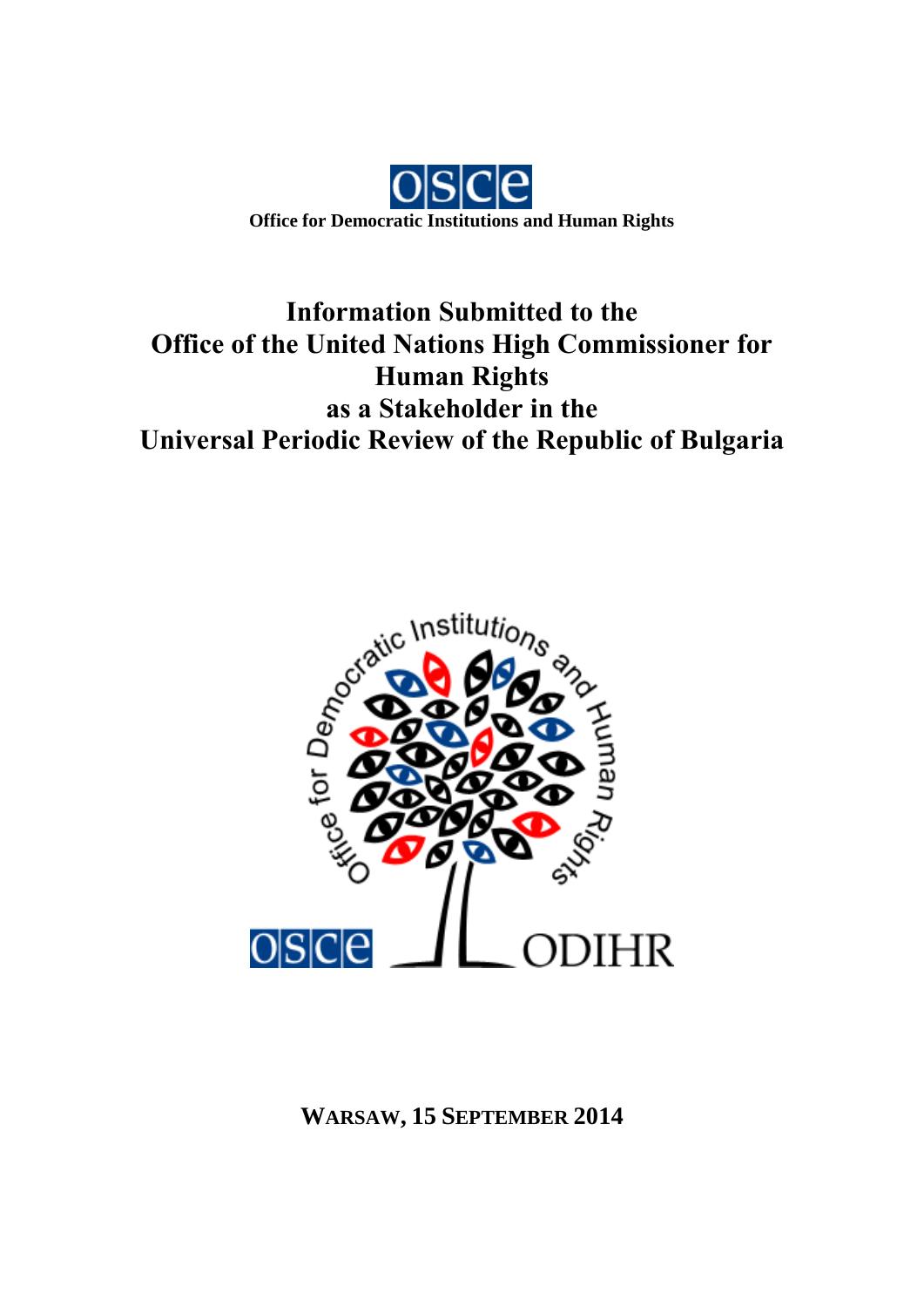**The following information is submitted by the Office for Democratic Institutions and Human Rights of the Organization for Security and Co-operation in Europe (OSCE/ODIHR) about an OSCE participating State or Partner for Co-operation under consideration in the Universal Periodic Review process:**

**Participating/Partner State:** Republic of Bulgaria

**UPR Session and Date of Review:** 22d Session, April-May 2015

## **Background**

The Republic of Bulgaria is a participating State of the Organization for Security and Cooperation in Europe (OSCE) and has thus undertaken and has recently reaffirmed a wide range of political commitments in the "human dimension" of security as outlined in relevant OSCE documents.<sup>1</sup> The OSCE Office for Democratic Institutions and Human Rights (OSCE/ODIHR) has been mandated by OSCE participating States, including the Republic of Bulgaria, to assist them in implementing their human dimension commitments. OSCE/ODIHR assistance includes election observation and assessment activities as well as monitoring and providing assessments, advice and recommendations relating to implementation of commitments in the fields of human rights, democracy, tolerance and nondiscrimination, and the situation of Roma and Sinti in the OSCE area. The present submission provides publicly available country-specific information that may assist participants in the Universal Periodic Review process in assessing the situation in the Republic of Bulgaria and its implementation of past recommendations, as well as to formulate new recommendations that may be relevant to enhancing the enjoyment of human rights and fundamental freedoms.

#### **Election-related activities**

#### Presidential and Municipal Elections, 23 and 30 October 2011

Following an invitation from the Bulgarian authorities and based on the findings and conclusions of a Needs Assessment Mission (NAM) undertaken from 18 to 21 July 2011, the OSCE/ODIHR deployed a Limited Election Observation Mission (LEOM) on 28 September 2011 for the 23 October 2011 presidential and municipal elections. The LEOM remained in the country to follow the second round contests on 30 October. The OSCE/ODIHR LEOM was headed by Vadim Zhdanovich and consisted of 11 experts based in Sofia and 10 longterm observers who were deployed throughout the country. Mission members were drawn from 15 OSCE participating States. In line with the OSCE/ODIHR's standard methodology for election observation without short-term observers, the LEOM did not carry out comprehensive or systematic observation of election-day proceedings, but mission members visited a limited number of polling stations and Municipal Election Commissions in several municipalities during both rounds of voting.

The final report concluded that: "The presidential and municipal elections provided voters with a wide choice of political options, and were generally characterized by a respect for fundamental rights and freedoms. Nevertheless, pervasive allegations of vote-buying and the fact that virtually all campaign coverage in the media had to be purchased underscored the need for continued reform. Certain challenges remained, exemplified in the processing and

<sup>1</sup> <sup>1</sup> Compendium of OSCE Human Dimension Commitments, vol 1 and 2; Astana Commemorative Declaration, 2010.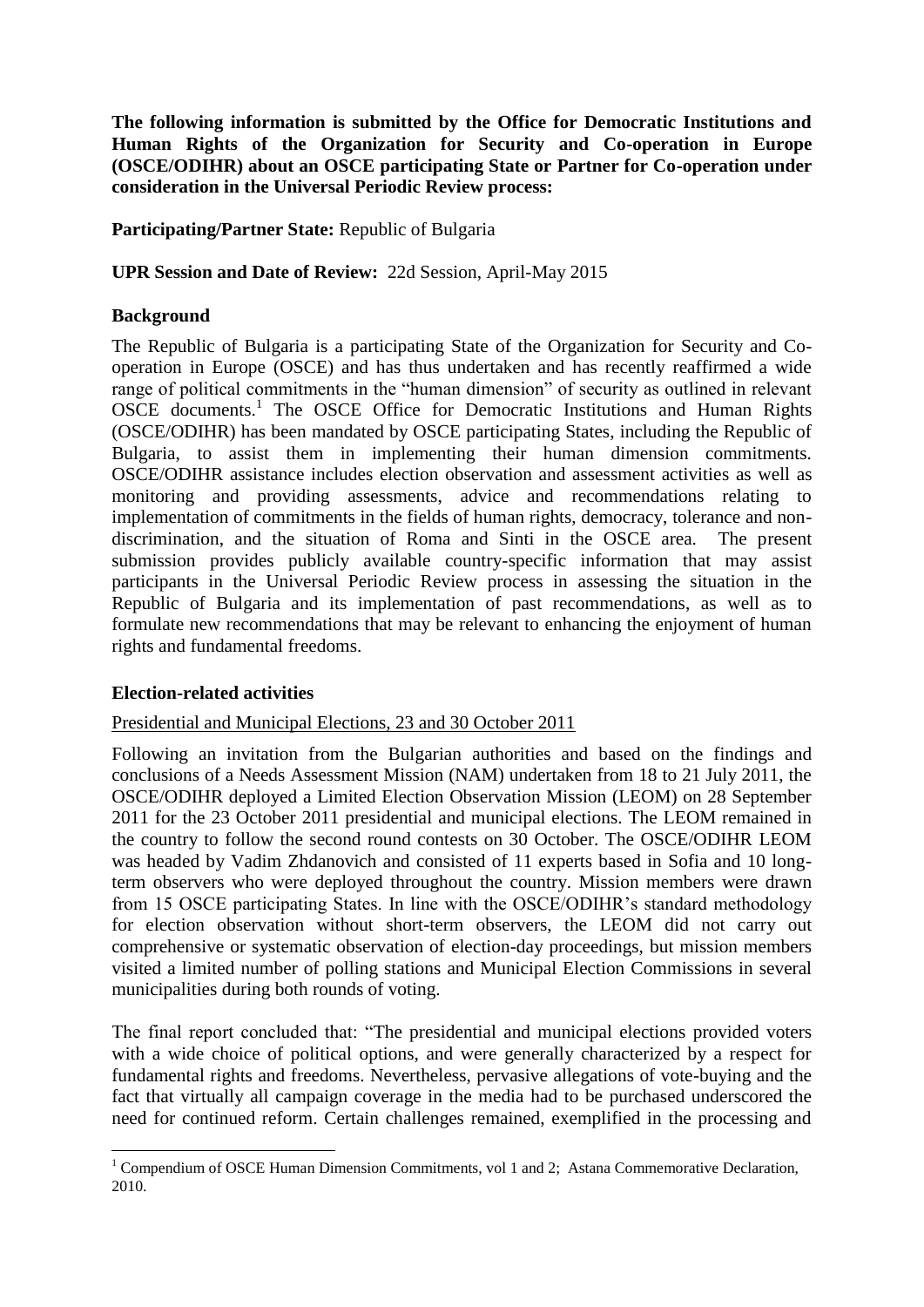tabulation of results after the first round of voting. A certain lack of transparency in the Central Election Commission's (CEC) decision-making and the inability of the CEC to take timely decisions, if at all, on critical issues were of particular concern." See the full report and recommendations at: [http://www.osce.org/odihr/elections/86893.](http://www.osce.org/odihr/elections/86893)

## Early Parliamentary Elections, 12 May 2013

Following an invitation from the Ministry of Foreign Affairs of Bulgaria and based on the recommendations of a NAM conducted from 18 to 20 March 2013, the OSCE/ODIHR on 16 April 2013 deployed an Election Observation Mission (EOM) for the 12 May 2013 early parliamentary elections. The OSCE/ODIHR EOM was headed by Miklos Haraszti and consisted of 10 experts and 12 long-term observers, who were based in Sofia and 5 locations throughout the country. EOM members were drawn from 19 OSCE participating States. For Election Day, the OSCE/ODIHR EOM joined efforts with delegations from the OSCE Parliamentary Assembly and the Parliamentary Assembly of the Council of Europe. Overall, 158 observers from 39 OSCE participating States were deployed on Election Day.

According to the EOM's final report: "the elections were held in a competitive environment and fundamental freedoms of expression, association and assembly were respected. The administration of the elections by commissions was well managed and the Central Election Commission generally worked in an open manner. However, cases of pre-election wiretapping and concerns over last-minute incidents related to ballot security weakened public confidence in the process. The electoral process was further negatively affected by pervasive allegations of vote-buying. Media provided voters with a variety of information. Nevertheless, a significant share of the campaign information had to be paid for, creating an unequal playing field for candidates. Election Day took place in a calm and orderly manner and, overall, observers evaluated the process in polling stations positively." See the full report and recommendations at: [http://www.osce.org/odihr/elections/103878.](http://www.osce.org/odihr/elections/103878)

# Early Parliamentary Elections, 5 October 2014

Following an invitation from the Bulgarian authorities to observe the 5 October 2014 early parliamentary elections, the OSCE/ODIHR deployed a NAM from 18 to 20 August. Based on its findings, the OSCE/ODIHR NAM recommended the deployment of an LEOM to assess the elections for compliance with OSCE commitments, other international standards, and domestic legislation. In addition to a core team of experts, the OSCE/ODIHR NAM recommended that 14 long-term observers be seconded by participating States. See the full NAM report at: [http://www.osce.org/odihr/elections/122987.](http://www.osce.org/odihr/elections/122987)

# **Legislation reviewed by ODIHR**

Joint Opinion on the Election Code of Bulgaria (Opinion No. 607/2011, issued jointly by ODIHR and the Venice Commission on 21 June 2011): This opinion was prepared jointly by ODIHR and the Venice Commission and noted that: "The Election Code of Bulgaria provides a sound legal basis for the conduct of democratic elections. The harmonization of the rules and procedures governing the conduct of elections and their consolidation in one single Code is a decisive step towards ensuring the consistency of these rules and procedures and facilitating their uniform application. On the substantive aspects, the high quality of the Code must be underscored. There is, however, still room for further improvements in areas where public trust is much needed as the sensitivities may be high. This is the case specifically with regard to the remedies available for challenging decisions and actions of election commissions and the results of elections." (Full opinion [http://www.osce.org/odihr/80841\)](http://www.osce.org/odihr/80841)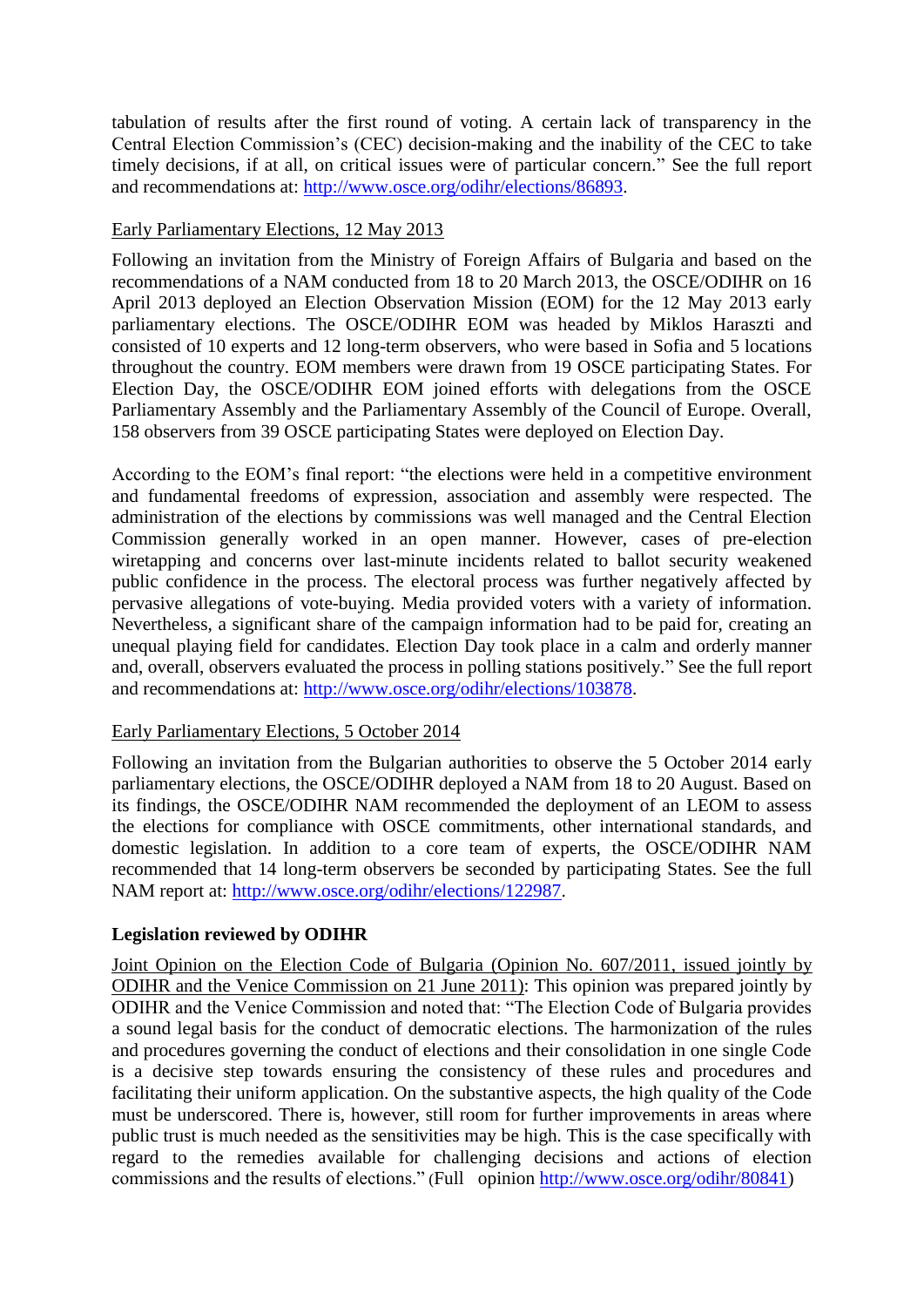Joint Opinion on the Draft Election Code of Bulgaria (Opinion No. 750/2013, issued jointly by ODIHR and the Venice Commission on 24 March 2014): This opinion was prepared jointly by ODIHR and the Venice Commission and noted that: "A number of OSCE/ODIHR and Venice Commission recommendations were addressed. There is, however, still room for further improvements. The OSCE/ODIHR and the Venice Commission assess positively new provisions in different key areas, such as the reduction in electoral deposits and signature requirements for independent candidates, requiring balance in the composition of constituency, municipal and polling station election commissions, and clarifying deadlines concerning the appeal of denial of candidate registration. The structure of the draft Code would benefit from further improvement in order to avoid repetitive provisions. Concerns remain regarding the restrictions of suffrage rights for citizens serving prison terms, regardless of the severity of the crime committed, providing for an effective system of appeal of all election-related decisions to a competent body, requiring more balance in the membership of the CEC, harmonising the various deadlines of the electoral process, and creating an effective mechanism for electoral contestants and voters to challenge election results." (See the full joint opinion at: [http://www.osce.org/odihr/elections/116830.](http://www.osce.org/odihr/elections/116830)

## **Tolerance and non-discrimination issues, including incidents of and responses to hate crime**

OSCE participating States have made a number of commitments to promote tolerance and non-discrimination and specifically to combat hate crime, and the OSCE/ODIHR supports states in their implementation of those commitments. In this context, the OSCE/ODIHR produces an annual report on hate crime – *Incidents and Responses* – to highlight the prevalence of hate crimes and good practices that participating States and civil society have adopted to tackle them. It also helps participating States to design and draft legislation that effectively addresses hate crimes; provides training that builds the capacity of participating States' criminal justice systems and the law-enforcement officials, prosecutors and judges that staff them; raises awareness of hate crimes among governmental officials, civil society and international organizations; and supports the efforts of civil society to monitor and report hate crimes.

The report relies mainly on information and statistics provided by governments, since such data collection is primarily the responsibility of states, as is the responsibility to respond to hate crimes. As of 2012, 55 of the 57 OSCE participating States had appointed National Points of Contact on Combating Hate Crimes, to support ODIHR in its task of serving "as a collection point for information and statistics collected by participating States". The bulk of information for the report was gathered through the completion of an online questionnaire by National Points of Contact. The questionnaire for 2012 contained questions about the following areas: data-collection methods; legislation; reported hate crime data; and policies and initiatives.

Information concerning Bulgaria in the most recent edition of the annual hate crimes report covering 2012 [\(http://tandis.odihr.pl/hcr2012/\)](http://tandis.odihr.pl/hcr2012/) includes the following:

- Bulgaria's hate crime laws are a combination of specific penalty enhancements and substantive offences.
- Hate crime data are collected by the Interior Ministry (Central Police Statistics), the Ministry of Justice, Prosecutor's Office, the Statistical Office, the Commission for Protection against Discrimination (CPD), the National Agency for State Security, the Ministry of Defense, the Ministry of Finance and the Supreme Judicial Council.